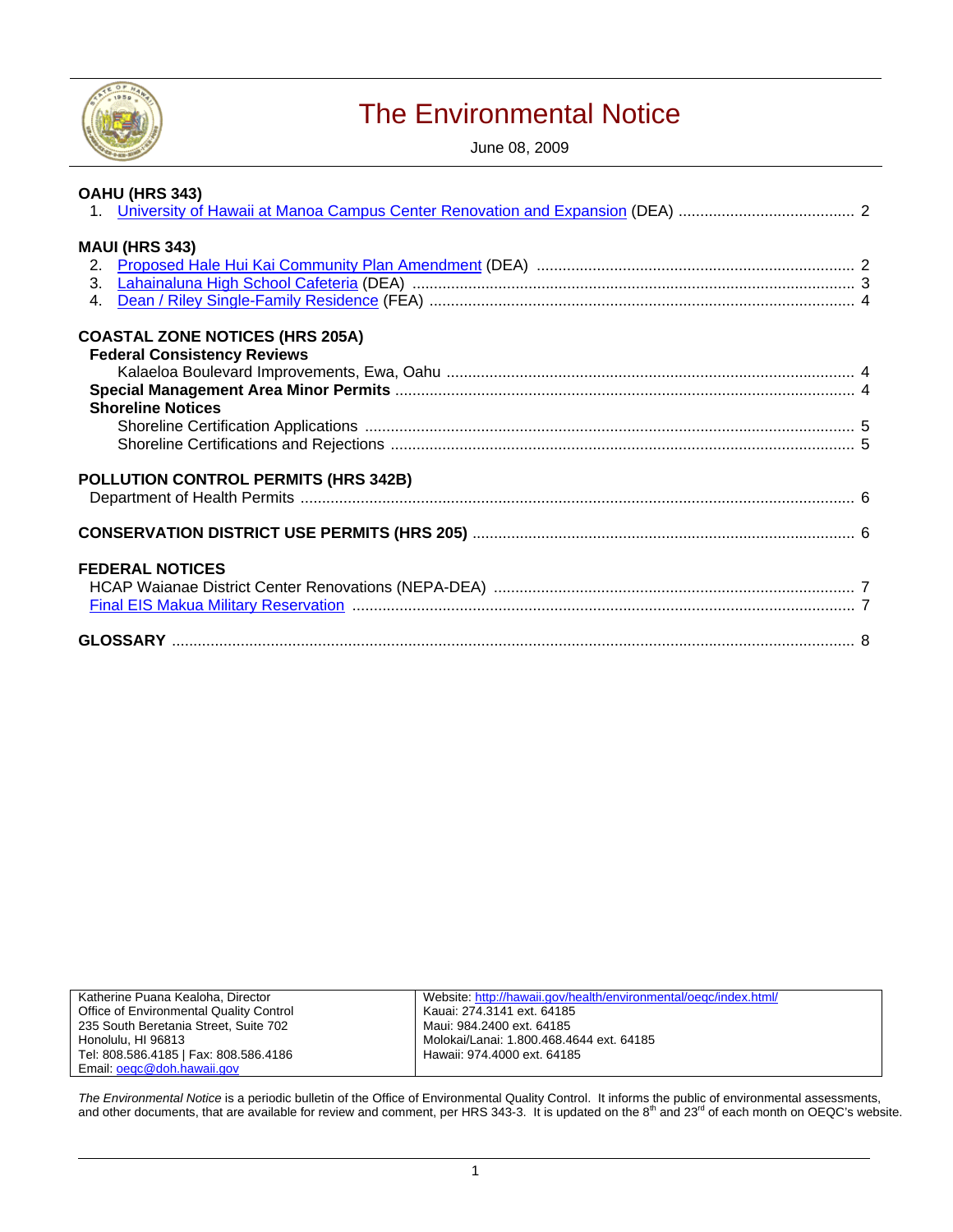# **OAHU (HRS 343)**

#### **1. [University of Hawaii at Manoa Campus Center Renovation and Expansion](http://oeqc.doh.hawaii.gov/Shared%20Documents/EA_and_EIS_Online_Library/Oahu/2000s/2009-06-08-OA-DEA-UH-Manoa-Campus-Center.pdf) (DEA)**

| Island:<br>District:<br>TMK: | Oahu<br><b>Honolulu</b><br>$(1)$ 2-8-23:03 (por)                                                                                                                                                                                     |
|------------------------------|--------------------------------------------------------------------------------------------------------------------------------------------------------------------------------------------------------------------------------------|
| <b>Proposing</b>             |                                                                                                                                                                                                                                      |
| Agency:                      | Office of Capital Improvements, University of Hawaii at Manoa, 1960 East-West Road, Biomedical<br>Services Building, B-102, Honolulu, HI 96822. Bruce Teramoto, Architect and Project Manager,<br>Tel: 956-4800, Fax: (808) 956-3175 |
| <b>Approving</b>             |                                                                                                                                                                                                                                      |
| Agency:                      | University of Hawaii at Manoa, 2500 Campus Road, Hawaii Hall 307D, Honolulu, HI 96822. Brian<br>Minaai, Associate Vice President for Capital Improvements, Tel: 956-9190, Fax: 956-5136                                              |
| <b>Consultant:</b>           | PBR HAWAII, 1001 Bishop Street, ASB Tower, Suite 650, Honolulu, HI 96813. Malia Cox, Tel:<br>521-5631, Fax: 523-1402                                                                                                                 |
| <b>Comments:</b>             | DEA pending 30-day comment. Address comments to the Proposing Agency and Consultant                                                                                                                                                  |
| <b>Permits:</b>              | NPDES; Section 6E, HRS Review; and Building Permit                                                                                                                                                                                   |

This Campus Center Renovation and Expansion project includes construction at the Campus Center, Hemenway Hall, and the Engineering Quadrangle. The proposed project will include the expansion of the Campus Center to include a new recreation facility, the renovation of the auditorium of Hemenway Hall, and the removal of two of the four remaining buildings in the original Engineering Quadrangle. In addition, two portables, the PEACESAT and Miller Annex will be removed or relocated. The remaining two Engineering Quadrangle buildings (Building 31-C and the Ka Leo Building) will be preserved in place.

In its current configuration, the Campus Center is a four-level, mixed use building designed as a hub for student programming and activities. The expansion and renovation project will provide students with a centrally located, state of the art Recreation Center, (spaces for indoor intramural sports, fitness center, strength training, multi-purpose exercise rooms, indoor jogging track, and two basketball courts) and new facilities for displaced organizations. The University proposes that the Campus Center Renovation and Expansion be Leadership in Energy and Environmental Design (LEED) certified to the Silver level. LEED is a nationally-recognized program for certifying the design, construction and operation of high performance green buildings.

## **MAUI (HRS 343)**

#### **2. [Proposed Hale Hui Kai Community Plan Amendment](http://oeqc.doh.hawaii.gov/Shared%20Documents/EA_and_EIS_Online_Library/Maui/2000s/2009-06-08-MA-DEA-Hale-Hui-Kai-Kihei.pdf) (DEA)**

| Island:            | Maui                                                                                                                                  |  |  |  |
|--------------------|---------------------------------------------------------------------------------------------------------------------------------------|--|--|--|
| District:          | Wailuku                                                                                                                               |  |  |  |
| TMK:               | (2) 3-9-04:25                                                                                                                         |  |  |  |
| <b>Applicant:</b>  | Hale Hui Kai Association of Apartment Owners (AOAO), 2994 South Kihei Road, Kihei, HI 96753.<br>Ben Little, General Manager, 879-6240 |  |  |  |
| <b>Approving</b>   |                                                                                                                                       |  |  |  |
| Agency:            | Maui Planning Commission, 250 South High Street, Wailuku, HI 96793. Jeffrey Dack, AICP,<br>Planner, 244-7735                          |  |  |  |
| <b>Consultant:</b> | Munekiyo & Hiraga, Inc., 305 High Street, Suite 104, Wailuku, HI 96793. Mark Alexander Roy,<br>Project Manager, 244-2015              |  |  |  |
| <b>Comments:</b>   | DEA pending 30-day comment. Address comments to the Applicant, with copies to the Approving<br>Agency, and Consultant                 |  |  |  |
| <b>Permits:</b>    | <b>Community Plan Amendment</b>                                                                                                       |  |  |  |

The Hale Hui Kai property is an existing 41-unit resort condominium complex located on South Kihei Road in Kihei, Maui. Units within the condominium are either utilized by the owners as residential apartments or operated as short-term vacation rentals. The property is designated "Urban" by the State Land Use Commission, "Single-Family" by the Kihei-Makena Community Plan and "H-M, Hotel" by the County of Maui zoning ordinance. The existing building was constructed over 30 years ago in 1971 in accordance with the property's "Hotel" designation,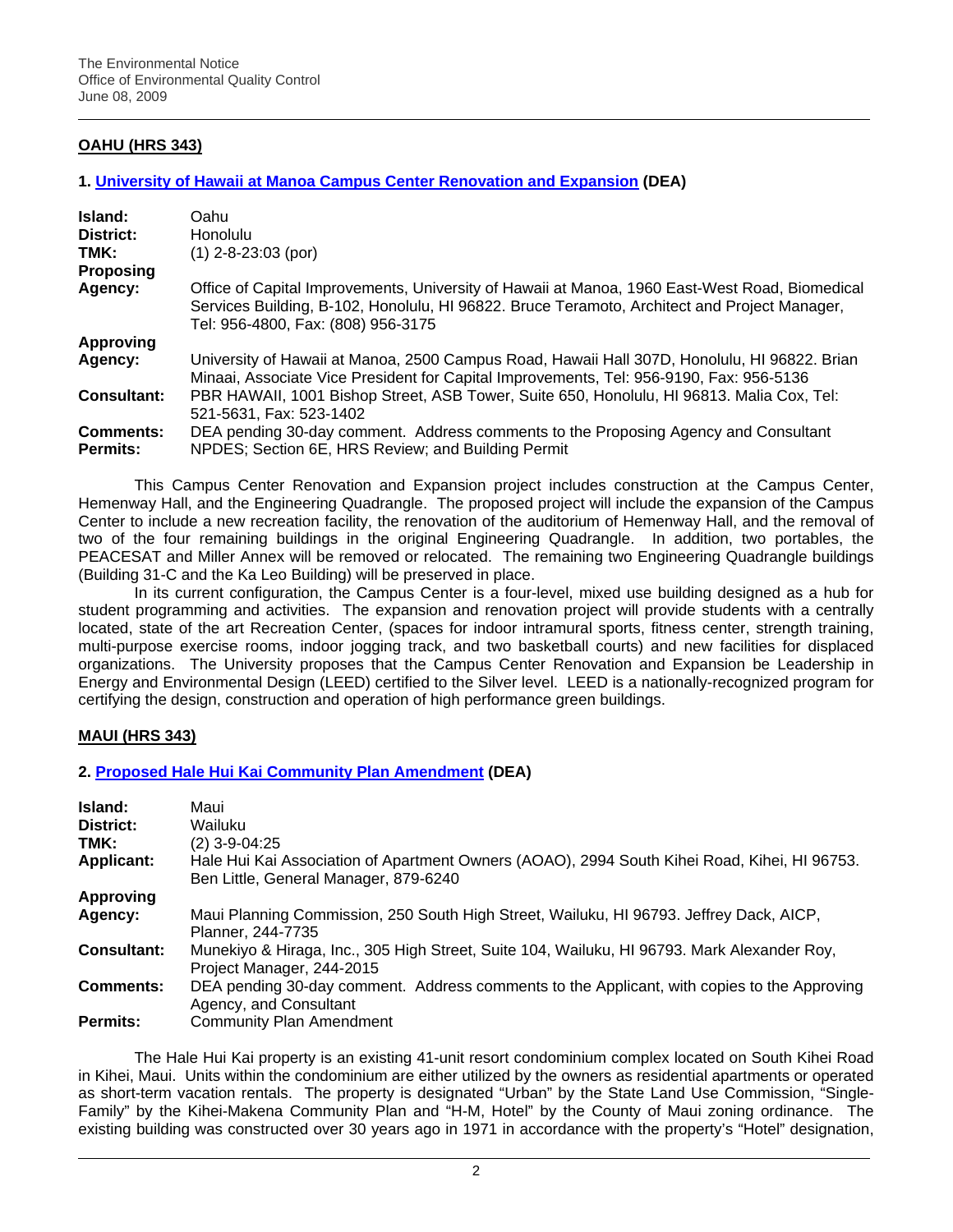which was set forth by the 1970 Kihei Civic Development Plan (KCDP) and County Zoning. Many years after the completion of construction, the adoption and subsequent update of the Kihei-Makena Community Plan (in 1985 and 1998 respectively) resulted in the property being designated for "Single-Family" use. This designation did not reflect the intended "Hotel" land use as reflected in the 1970 KCDP and County zoning maps, nor did it acknowledge the existing use present on the property at the time. Furthermore, the designation was also assigned without the prior knowledge, consent, or notification of the landowners.

To reestablish consistency between the land use designation for the property, Hale Hui Kai AOAO is proposing a Community Plan Amendment (CPA) which would amend the Kihei-Makena Community Plan designation for the property from "Single-Family" to "Hotel". Approval of the CPA would assign an appropriate community plan designation to the property. The CPA would reflect the existing land use that has been present on the property for over 30 years and would also allow implementation of repair and maintenance work that will be necessary at the property in future years.

# **3. [Lahainaluna High School Cafeteria](http://oeqc.doh.hawaii.gov/Shared%20Documents/EA_and_EIS_Online_Library/Maui/2000s/2009-06-08-MA-DEA-Lahainaluna-High-Cafeteria.pdf) (DEA)**

| Island:            | Maui                                                                                                                   |
|--------------------|------------------------------------------------------------------------------------------------------------------------|
| District:          | Lahaina                                                                                                                |
| TMK:               | $(2)$ 4-6-18:12 (por.)                                                                                                 |
| <b>Proposing</b>   |                                                                                                                        |
| Agency:            | Department of Education, P.O. Box 2360, 1390 Miller Street, Honolulu, HI 96804. Michael Nakano,<br>Principal, 586-3230 |
| <b>Approving</b>   |                                                                                                                        |
| Agency:            | Same                                                                                                                   |
| <b>Consultant:</b> | Chris Hart & Partners, Inc., 115 N. Market Street, Wailuku, HI 96793. Chris Hart, President, 242-<br>1955              |
| <b>Comments:</b>   | DEA pending 30-day comment. Address comments to the Proposing Agency and Consultant                                    |
| <b>Permits:</b>    | <b>Building</b>                                                                                                        |

The State Department of Education (DOE) proposes the construction of a new, approximately 21,000 square foot cafeteria building on the existing Lahainaluna High School campus. The school's existing cafeteria facility is inadequate to serve the current enrollment of 977 students. The size of the proposed facility is based on the DOE Facility Assessment and Development Schedule for a design enrollment of 1,400 students. The facility will include a kitchen, dining area with stage and back-of-house provisions, restrooms, faculty dining room, and custodial center. The cafeteria will be constructed on a previously developed site at the northwest corner of the campus, adjacent to existing cafeteria and classroom buildings. Site improvements will include connections to existing power, water, and sewer service; grading, retaining, and drainage improvements; and paving, walkways and landscape planting.

The proposed action is not anticipated to produce significant impacts to surrounding properties, nearshore waters, natural resources, scenic resources, and/or archaeological and historic resources on the site or surrounding properties. Public infrastructure and services are adequate to serve the project and are not anticipated to be significantly impacted by the proposed project.

# **4. [Dean / Riley Single-Family Residence](http://oeqc.doh.hawaii.gov/Shared%20Documents/EA_and_EIS_Online_Library/Maui/2000s/2009-06-08-MA-FEA-Dean-Riley-Residence.pdf) (FEA)**

| Island:<br>District:<br>TMK:<br><b>Applicant:</b> | Maui<br>Lahaina<br>(2) 4-8-03:45<br>James and Jeanne Riley & Warren and Susan Dean, 590 Old Stable Road, Paia, HI 96779. Jim<br>Riley, 877-4202                                        |
|---------------------------------------------------|----------------------------------------------------------------------------------------------------------------------------------------------------------------------------------------|
| Approving                                         |                                                                                                                                                                                        |
| Agency:                                           | Department of Land & Natural Resources, Office of Conservation and Coastal Lands, PO Box 621,<br>1151 Punchbowl Street, Honolulu, HI 96813. Sam Lemmo or Tiger Mills, 587-0377         |
| <b>Consultant:</b>                                | Rory Frampton, 340 Napoko Place, Kula, HI 96790. Rory Frampton, 877-4202                                                                                                               |
| <b>Comments:</b>                                  | FEA accepted by the Approving Agency. There is no comment period                                                                                                                       |
| <b>Permits:</b>                                   | Conservation District Use Permit (CDUP); County Special Management Area (SMA) Single Family<br>Exemption; County Flood Hazard Area Permit; State Individual Wastewater System Approval |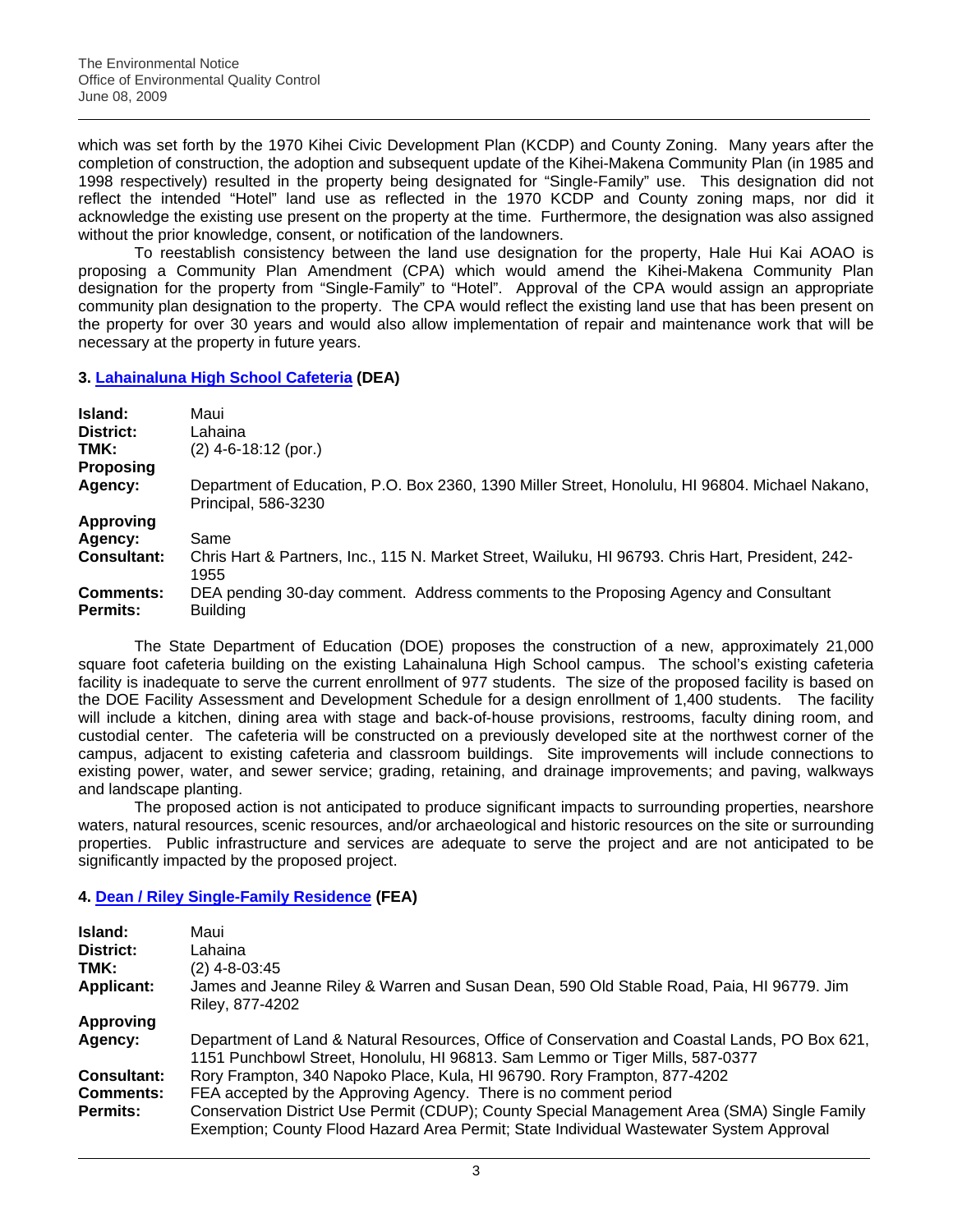The applicant proposes to construct a single-story, single-family residence of approximately 3,500 square feet on the subject property. Construction will involve clearing and grubbing of non-native trees, grass, and shrubbery; sitework includes grading and driveway improvements; installation of wastewater, water and drainage systems and re-landscaping and restoration of a portion of the lot in native plants. Off-site work will include a private driveway installation and connection to existing utility systems (electrical, cable, telephone, and water). In order to minimize disturbance of the land, only the portion of the lot specifically used for the residence, driveway, walkways and a small yard area surrounding the residence will be permanently altered. It is the intent of the owner to have the remainder of the lot remain in a more naturalized state.

# **COASTAL ZONE NOTICES**

## **Federal Consistency Reviews**

The Hawaii Coastal Zone Management (CZM) Program has received the following federal actions to review for consistency with the CZM objectives and policies in Chapter 205A, HRS. This public notice is being provided in accordance with section 306(d)(14) of the National Coastal Zone Management Act of 1972, as amended. For general information about CZM federal consistency please call John Nakagawa with the Hawaii CZM Program at 587-2878. For neighboring islands use the following toll free numbers: Lanai & Molokai: 468-4644 x72878, Kauai: 274-3141 x72878, Maui: 984-2400 x72878 or Hawaii: 974-4000 x72878. For specific information or questions about an action listed below please contact the CZM staff person identified for each action. Federally mandated deadlines require that comments be received by the date specified for each CZM consistency review. Comments may be submitted to: Office of Planning, Department of Business, Economic Development and Tourism, P.O. Box 2359, Honolulu, HI 96804. Email: [jnakagaw@dbedt.hawaii.gov](mailto:jnakagaw@dbedt.hawaii.gov) or Fax: (808) 587-2899.

## **Kalaeloa Boulevard Improvements, Ewa, Oahu**

| Applicant:                  | City and County of Honolulu Department of Transportation Services                                                                                                                                                                                                                                                                                                                                             |
|-----------------------------|---------------------------------------------------------------------------------------------------------------------------------------------------------------------------------------------------------------------------------------------------------------------------------------------------------------------------------------------------------------------------------------------------------------|
| Contact:                    | Chester Koga, R.M. Towill Corporation, 842-1133                                                                                                                                                                                                                                                                                                                                                               |
| Federal Action:             | <b>Federal Funding</b>                                                                                                                                                                                                                                                                                                                                                                                        |
| Federal Agency:             | Federal Highway Administration (FHWA)                                                                                                                                                                                                                                                                                                                                                                         |
| Location:                   | Kalaeloa Blvd. between the OR&L Railroad ROW and just past Lauwiliwili St., Ewa, Oahu                                                                                                                                                                                                                                                                                                                         |
| TMK:                        | $(1)$ 9-1-15: 13                                                                                                                                                                                                                                                                                                                                                                                              |
| CZM Contact:                | John Nakagawa, 587-2878, jnakagaw@dbedt.hawaii.gov                                                                                                                                                                                                                                                                                                                                                            |
|                             | Proposed Action: Use federal funds from the FHWA to construct improvements to a 1,050-foot long segment of                                                                                                                                                                                                                                                                                                    |
| Comments Due: June 22, 2009 | Kalaeloa Boulevard, between the OR&L Railroad ROW and just past Lauwiliwili Street. The improvements include<br>providing 6 travel lanes (increase from the existing 4 lanes), raised median, concrete curbs and gutters, sidewalks,<br>traffic signals and streetlights. This proposal is the first phase of planned improvements to Kalaeloa Blvd. from the<br>H-1 Palailai Interchange to Malakole Street. |
|                             |                                                                                                                                                                                                                                                                                                                                                                                                               |

## **Special Management Area (SMA) Minor Permits**

Pursuant to Ch. 205A-30, HRS the following is a list of SMA Minor permits that have been approved or are pending by the respective county/state agency. For more information about any of the listed permits, please contact the appropriate county/state Planning Department. Honolulu (523-4131); Hawaii (961-8288); Kauai (241-6677); Maui (270-7735); Kakaako (Honolulu) or Kalaeloa Community Development District (587-2840).

| <b>Location (TMK)</b>            | <b>Description (File No.)</b>         | <b>Applicant/Agent</b>          |
|----------------------------------|---------------------------------------|---------------------------------|
| Oahu: Makaha (8-4-10: 20)        | Utility Installation (Type B)         | AT&T Mobility/Cascadia PM, LLC  |
|                                  | (2008/SMA-54)                         |                                 |
| Oahu: Kaneohe (4-4-7: 24)        | Vacant Residential Lot Site           | Robert & Kelly Armstrong/Daniel |
|                                  | Improvements (2009/SMA-24)            | Sandomire                       |
| Hawaii: South Kohala (6-1-3: 34) | Installation of a Telecommunication   | Cellco Partnership dba Verizon  |
|                                  | Facility (SMM 09-110)                 | Wireless                        |
| Maui: (3-7-3: 2)                 | <b>Traditional Hawaiian Hale (SM2</b> | Hawaiian Kamalii Inc            |
|                                  | 20090035)                             |                                 |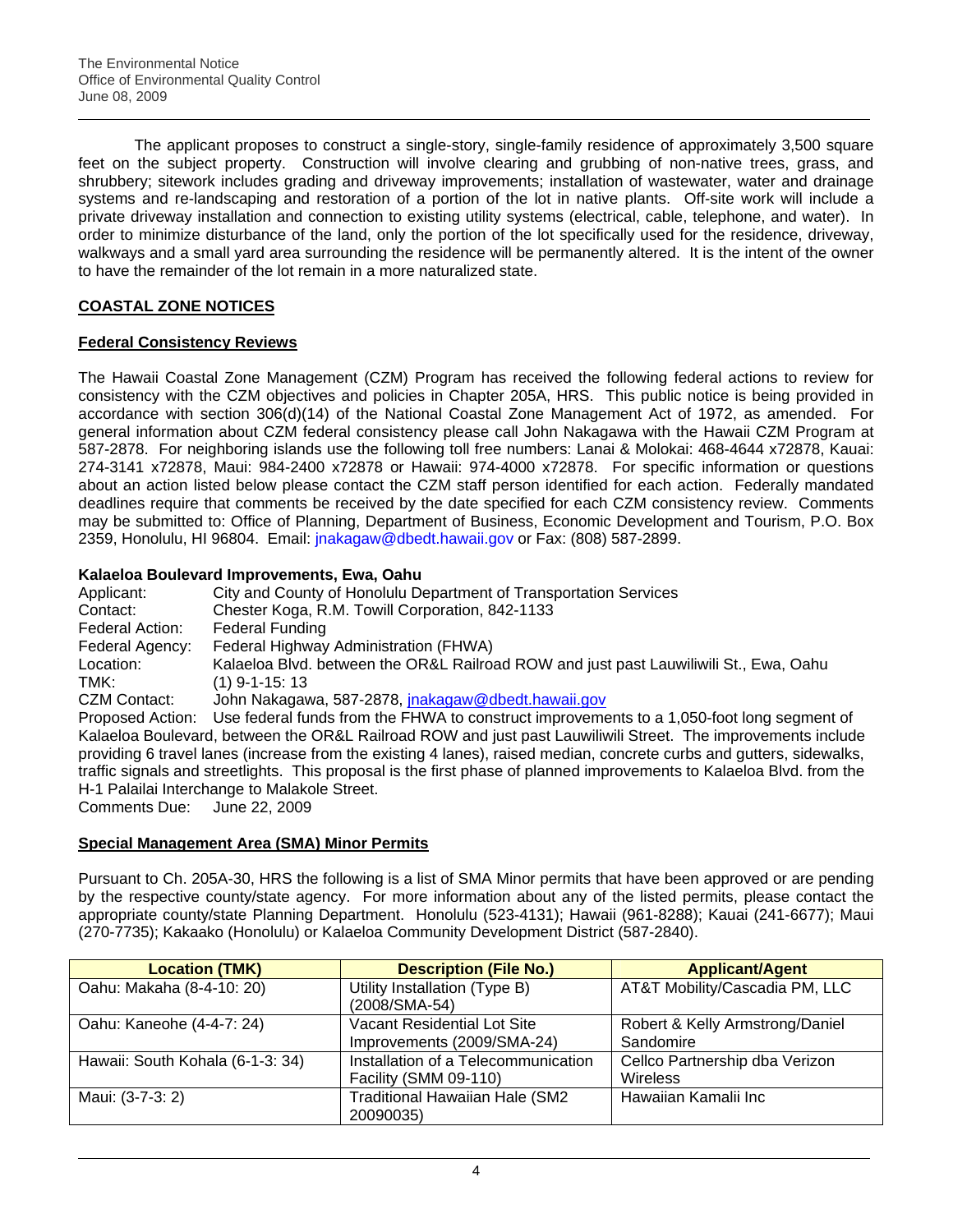# **Shoreline Notices**

## **Shoreline Certification Applications**

Pursuant to HRS §205A-42 and HAR §13-222-12, the following shoreline certification applications are available for inspection at the DLNR District Land Offices on Kauai, Hawaii and Maui and in Room 220, 1151 Punchbowl St., Honolulu (587-0414). All comments shall be submitted in writing to the State Land Surveyor, 1151 Punchbowl Street, Room 210, Honolulu, HI 96813 and postmarked no later than 15 calendar days from the date of the public notice of the application. If there are any questions, please call Ian Hirokawa at 587-0420.

| File No. | <b>Date</b> | Location                                           | <b>Applicant/Owner</b> | <b>TMK</b>      |
|----------|-------------|----------------------------------------------------|------------------------|-----------------|
| OA-1303  | 5/26/09     | Lot 2 being a portion of R.P. 4475, L.C. Aw.       | Jaime F.               | $6 - 1 - 03:40$ |
|          |             | 7713, Ap. 33 to V. Kamamalu situate at             | Alimboyoguen/          |                 |
|          |             | Kawailoa, Waialua, Oahu                            | Sumo Properties,       |                 |
|          |             | Address: 61-205 Kamehameha Highway                 | <b>LLC</b>             |                 |
|          |             | Purpose: Building setback requirement              |                        |                 |
| MA-433   | 5/26/09     | Lot 71 of Land Court Application 1744 situate at   | Warren S. Unemori      | $4 - 4 - 13:01$ |
|          |             | Hanakaoo, Lahaina, Maui                            | Engineering, Inc./     |                 |
|          |             | Address: 100 Nohea Kai Drive                       | Marriott's Maui        |                 |
|          |             | Purpose: Use in planning for future use of         | Ocean Club             |                 |
|          |             | subject parcel                                     |                        |                 |
| HA-404   | 5/26/09     | Lot 3, portion of Land Court App. 1705, situate at | Dr. William C. Foulk/  | $7 - 7 - 04:25$ |
|          |             | Holualoa 3rd, North Kona, Island of Hawaii         | Meredith Kailua-       |                 |
|          |             | Address: 77-6300 Alii Drive                        | Kona LLC               |                 |
|          |             | Purpose: SMA permit application                    |                        |                 |

### **Shoreline Certifications and Rejections**

Pursuant to HRS §205A-42 and HAR §13-222-26, the following shorelines have been proposed for certification or rejection by DLNR. Any person or agency wishing to appeal a proposed shoreline certification or rejection shall file a notice of appeal in writing with DLNR no later than 20 calendar days from the date of the public notice of the proposed shoreline certification or rejections. The notice of appeal shall be sent to the Board of Land and Natural Resource, 1151 Punchbowl Street, Room 220, Honolulu, HI 96813.

| File No. | <b>Proposed/Rejected</b>  | <b>Location</b>                          | <b>Applicant/Owner</b>  | <b>TMK</b>          |
|----------|---------------------------|------------------------------------------|-------------------------|---------------------|
| OA-1265  | <b>Proposed Shoreline</b> | Portions of Royal Patent 4540, Land      | R.M. Towill             | $8 - 3 - 01$ : 14 & |
|          | Certification             | Commission Award 2937, Apana 4 to        | Corporation/            | 28-33               |
|          |                           | William Harbottle, situate at Ohikilolo, | Elizabeth M.            |                     |
|          |                           | Waianae, Oahu                            | Stack, PP85             |                     |
|          |                           | Address: 83-101 Farrington Highway       | <b>McCandless</b>       |                     |
|          |                           | Purpose: Permit                          | Ranch, LLC              |                     |
| OA-1283  | <b>Proposed Shoreline</b> | Keehi Lagoon Small Boat Harbor situate   | ControlPoint            | $1 - 2 - 25:24$     |
|          | Certification             | at Kaliawa and Mokauea, Kalihi-Kai,      | Surveying, Inc./        |                     |
|          |                           | Honolulu, Oahu                           | Department of           |                     |
|          |                           | Address: Keehi Harbor 4 Sand Island      | <b>Land and Natural</b> |                     |
|          |                           | Access Road                              | Resources               |                     |
|          |                           | Purpose: Pier improvements               |                         |                     |
| KA-327   | <b>Proposed Shoreline</b> | Lot 2-A-1-A-1 being a portion of R.P.    | Ace Land                | $3 - 5 - 01:27$     |
|          | Certification             | 4480, L.C. Aw. 7713, Apana 2, Part 1 to  | Surveying, LLC/         |                     |
|          |                           | V. Kamamalu as shown on Kauai County     | Mori Golf (Kauai),      |                     |
|          |                           | Subdivision File No. S-2009-6 situate at | <b>LLC</b>              |                     |
|          |                           | Kalapaki, Lihue, Kauai                   |                         |                     |
|          |                           | Address: 3351 Hoolaulea Way              |                         |                     |
|          |                           | Purpose: Determine setback               |                         |                     |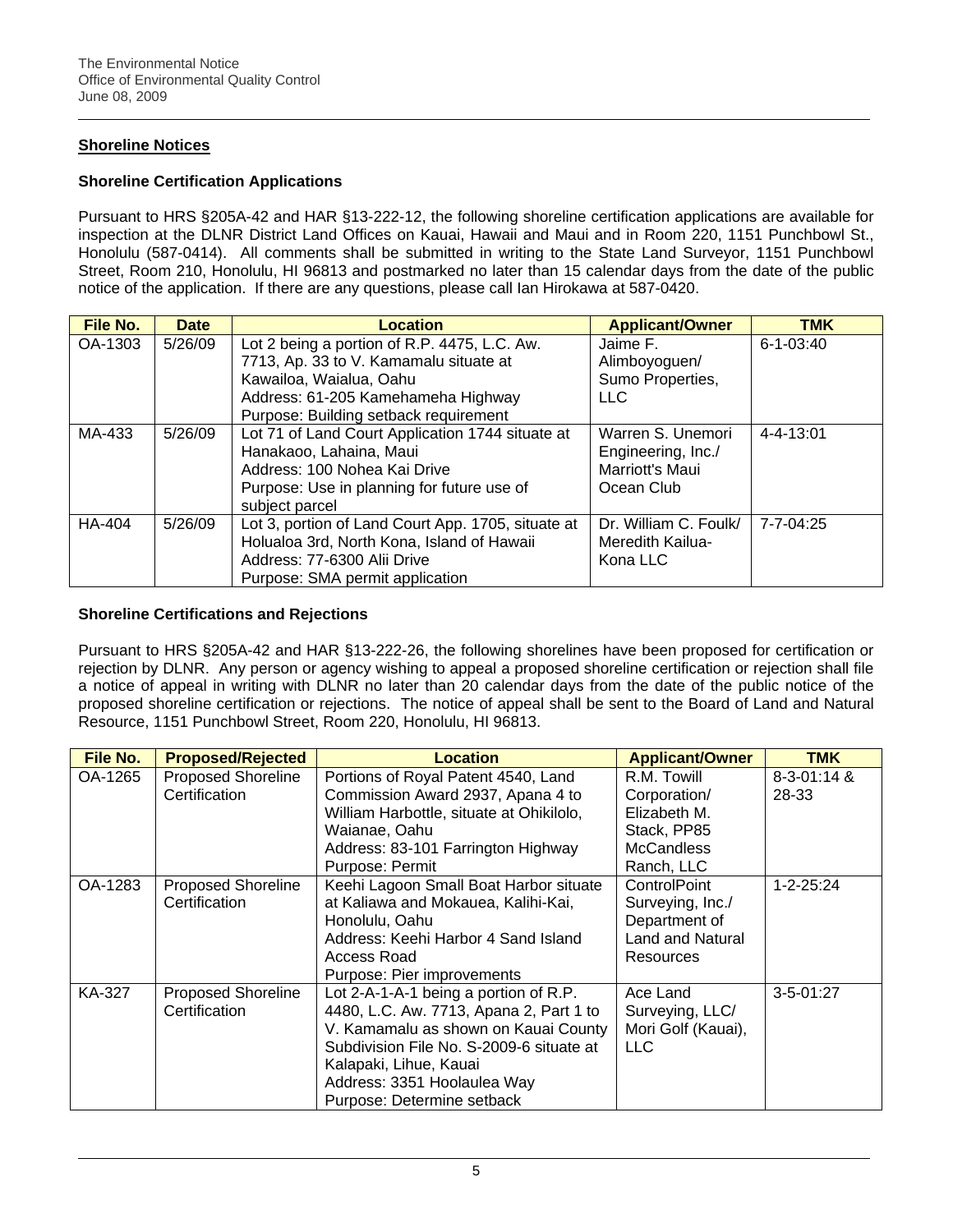| OA-1264 | Rejection | Parcel A Portion of R.P. 2117, L.C. Aw. | Natalie Imata/  | 4-7-16:60 |
|---------|-----------|-----------------------------------------|-----------------|-----------|
|         |           | 7707, Ap. 5 to Kohale situated at       | Basil Gomez,    |           |
|         |           | Kaalaea, Koolaupoko, Oahu, Hawaii       | Donna C. Marron |           |
|         |           | Address: 47-775 Kamehameha Highway      |                 |           |
|         |           | Purpose: Establish building setback     |                 |           |

### **POLLUTION CONTROL PERMITS**

#### **Department of Health Permits**

Pursuant to HRS §342B and HAR §11-60.1, the following is a list of some pollution control permits currently before the State Dept. of Health.

| <b>Branch</b><br><b>Permit Type</b>                                    | <b>Applicant &amp; Permit</b><br><b>Number</b>                                                                               | <b>Project Location</b>                                    | <b>Pertinent</b><br><b>Date</b> | <b>Proposed Use</b>                                                                                                    |
|------------------------------------------------------------------------|------------------------------------------------------------------------------------------------------------------------------|------------------------------------------------------------|---------------------------------|------------------------------------------------------------------------------------------------------------------------|
| Clean Air Branch,<br>586-4200, Non-<br><b>Covered Source</b><br>Permit | Jas. W. Glover, Ltd<br>NSP No. 0363-01-N<br>Application for Renewal                                                          | Located at: Honokohau,<br>Kailua-Kona, Hawaii              | Issued:<br>5/14/09              | 150 CY/Hr Portable<br><b>Concrete Batch Plant</b>                                                                      |
| Clean Air Branch,<br>586-4200, Non-<br><b>Covered Source</b><br>Permit | C.J. Peterson Services,<br>Inc.<br>NSP No. 0541-01-NT<br>Application for Renewal                                             | Located at: Various<br>Temporary Sites, State of<br>Hawaii | Issued:<br>5/15/09              | 400 TPH Portable<br><b>Screening Plant</b>                                                                             |
| Clean Air Branch,<br>586-4200, Covered<br>Source Permit                | United Laundry<br>Services, Inc.<br>CSP No.: 0442-02-C<br>Renewal Application                                                | Located at: 2291 Alahao<br>Place, Honolulu, Hawaii         | Comments<br>Due<br>6/15/09      | Two (2) 500 HP<br>SNG/Fuel Oil No. 2-<br><b>Fired Boilers and One</b><br>(1) 250 HP SNG/Fuel<br>Oil No. 2-Fired Boiler |
| Clean Air Branch,<br>586-4200, Covered<br>Source Permit                | <b>Isemoto Contracting</b><br>Company, Ltd.<br>CSP No.: 0702-01-CT<br>Initial Application                                    | Located at: Various<br>Temporary Sites, State of<br>Hawaii | Issued:<br>5/18/09              | 350 TPH Mobile<br>Crushing Plant with<br>275 HP Diesel Engine                                                          |
| Clean Air Branch,<br>586-4200, Covered<br>Source Permit                | Pineridge Farms, Inc.<br>CSP No. 0524-01-CT<br>Application for Renewal                                                       | Located at: Various<br>Temporary Sites, State of<br>Hawaii | Comments<br>Due:<br>6/22/09     | 295 TPH Crushing<br>Plant with 300 HP<br>Diesel Engine                                                                 |
| Clean Air Branch,<br>586-4200, Covered<br>Source Permit                | Hamakua Energy<br>Partners, L.P.<br>CSP No. 0243-01-C<br>Application for Renewal<br><b>Minor Modification</b><br>Application | Located at:<br>Hamakua Sugar Mill<br>Haina, Hawaii         | Comments<br>Due:<br>6/25/09     | 65 MW Cogeneration<br>Facility                                                                                         |

## **CONSERVATION DISTRICT USE PERMITS**

Pursuant to HAR §13-5, persons interested in commenting on the following Conservation District Use Application (Departmental Permit) must submit comments to the Department of Land and Natural Resources. Also, anyone interested in receiving notification of determinations on Conservation District Use Applications must submit requests to DLNR that include the following information:

- 1. Name and address of the requestor;
- 2. The permit for which the requestor would like to receive notice of determination; and
- 3. The date the notice was initially published in the Environmental Notice.

Both comments and requests for notification of determinations must be submitted to DLNR within thirty days from the initial date that the notice was published in the Environmental Notice. Please send comments and requests to: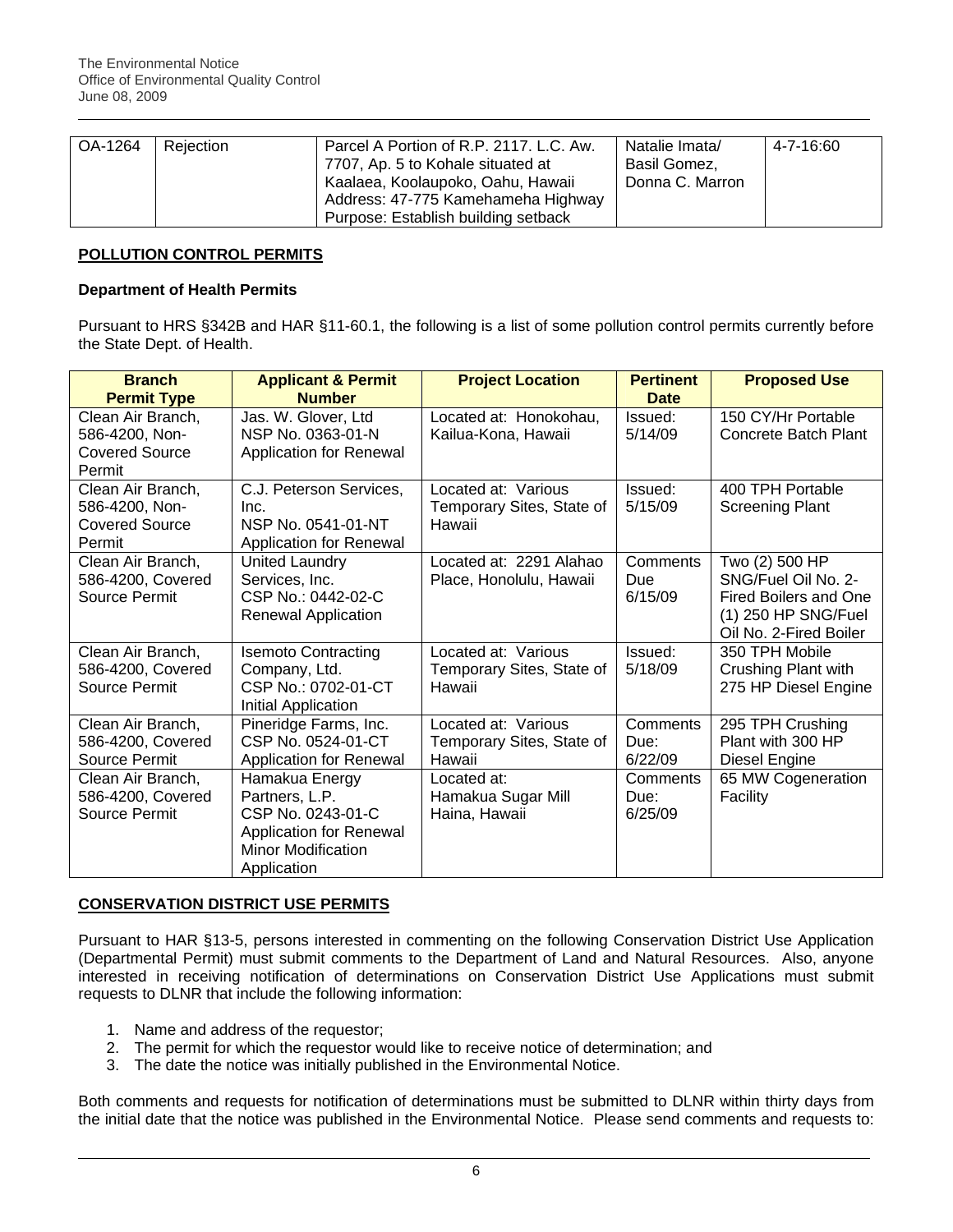State Department of Land and Natural Resources, Office of Conservation and Coastal Lands, P.O. Box 621, Honolulu, HI 96809. DLNR will make every effort to notify those interested in the subject CDUA, it is not obligated to notify any person not strictly complying with the above requirements. For more information, contact Kimberly Tiger Mills of our Office of Conservation and Coastal Lands staff at 587-0382.

| <b>File No.:</b>            | CDUA-MA-3512                                     |
|-----------------------------|--------------------------------------------------|
| <b>Applicant:</b>           | <b>US Geological Survey</b>                      |
| Location:                   | Waikamoi Stream, Makawao, Maui                   |
| TMK:                        | $2 - 2 - 4 - 16:04$                              |
| <b>Proposed Action:</b>     | Installation of a stream-flow monitoring station |
| 343, HRS determination:     | Exempt                                           |
| <b>Applicant's Contact:</b> | Ronald Rickman, 587-5407                         |
| <b>File No.:</b>            | CDUA-MA-3515                                     |
| <b>Applicant:</b>           | Maui Coastal Land Trust                          |
| Location:                   | Kaupo, Maui                                      |
| TMK.                        | $2 - 1 - 8 - 01 - 01$                            |

| TMK:                        | $2 - 1 - 8 - 01:01$        |
|-----------------------------|----------------------------|
| <b>Proposed Action:</b>     | <b>Habitat Restoration</b> |
| 343, HRS determination:     | Exempt                     |
| <b>Applicant's Contact:</b> | Scott Fisher, 357-7739     |
|                             |                            |

## **FEDERAL NOTICES**

### **HCAP Waianae District Center Renovations (NEPA-DEA)**

| Island:            | Oahu                                                                                                                                                                                  |
|--------------------|---------------------------------------------------------------------------------------------------------------------------------------------------------------------------------------|
| District:          | Waianae                                                                                                                                                                               |
| TMK:               | $8 - 5 - 02:12$                                                                                                                                                                       |
| Proposing          |                                                                                                                                                                                       |
| Agency:            | Honolulu Community Action Program, 33 N. King Street, Suite 300, Honolulu, HI 96813. Joy Barua,<br>Acting Executive Director, 521-4531                                                |
| <b>Approving</b>   |                                                                                                                                                                                       |
| Agency:            | Department of Community Services, City and County of Honolulu, 715 South King Street, Suite<br>311, Honolulu, HI 96813. Michael Shiroma, 768-7751                                     |
| <b>Consultant:</b> | Gerald Park, Urban Planner, 95-595 Kanamee Street #324, Mililani, HI 96789. 625-8626                                                                                                  |
| Comments:          | DEA pending 30-day comment. Address comments to the Proposing Agency and Consultant                                                                                                   |
| <b>Permits:</b>    | Grubbing, Grading, and Stockpiling; Building; Water and Water System Requirements; Variance<br>from Pollution Controls; NPDES General Permit; Permit to Perform Work in State Highway |

Direct impacts resulting from construction include fugitive dust, noise, erosion, vehicle traffic, loss of vegetation, and temporary displacement of HCAP offices and activities to another location. In the long-run there will improvements to site drainage, access and parking, a modest increase in domestic water consumption and wastewater flow, increase in electrical usage, and an improved setting for providing services and activities (both existing and new) to low income households. Impacts to archaeological resources, views, groundwater resources, recreation activities, public services and facilities, and adjoining land uses are not anticipated.

#### **[Final EIS Makua Military Reservation](http://www.garrison.hawaii.army.mil/MakuaEIS/index.html)**

The Army completed the final environmental impact statement for military training activities at Makua Military Reservation on Oahu, looking at the possibility of resuming live-fire military training exercises at Makua for Army, Marine Corps and Hawaii Army National Guard units. The final EIS analyzed four alternatives to accomplish the proposed training. The Army's preferred alternative involves full-capacity use with fewer weapons restrictions. Some of the major potential impacts discussed in the final EIS are associated with soil, surface water and groundwater quality, air quality, cultural sites, natural resources, endangered and threatened species, noise, recreational resources, wildfires and the safety and transport of munitions through the Waianae community. The Army has recommended several mitigation measures that would reduce the overall impacts.